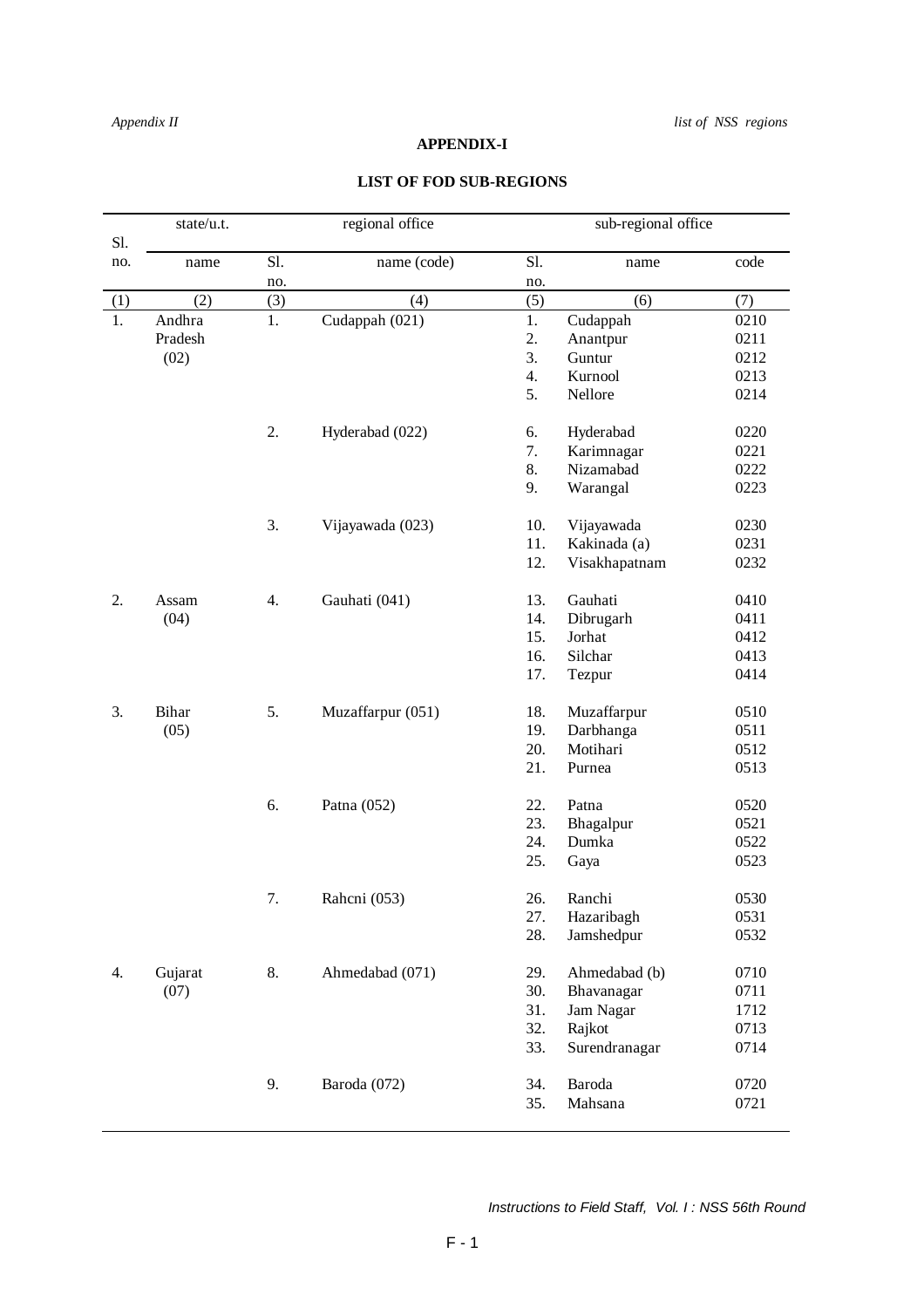| Sl. | state/u.t.     |     | regional office   | sub-regional office |                  |      |
|-----|----------------|-----|-------------------|---------------------|------------------|------|
|     | name           | Sl. | name              | Sl.                 | name             | code |
| no. |                | no. | (code)            | no.                 |                  |      |
| (1) | (2)            | (3) | (4)               | (5)                 | (6)              | (7)  |
| 4.  | Gujarat        | 9.  | Baroda (072)      | 36.                 | Nandiad          | 0722 |
|     | (07)           |     |                   | 37.                 | Surat            | 0723 |
|     |                |     |                   | 38.                 | Valsad (c)       | 0724 |
|     |                |     |                   |                     |                  |      |
| 5.  | Haryana        | 10. | Chandigarh (081)* | 39.                 | Chandigarh       | 0810 |
|     | (08)           |     |                   | 40.                 | Ambala           | 0811 |
|     |                |     |                   | 41.                 | Bhiwani          | 0812 |
|     |                |     |                   | 42.                 | Hissar           | 0813 |
|     |                |     |                   | 43.                 | Karnal           | 0814 |
|     |                |     |                   | 44.                 | Rohtak           | 0815 |
|     |                |     |                   |                     |                  |      |
| 6.  | Himachal       | 11. | Shimla (091)      | 45.                 | Shimla           | 0910 |
|     | Pradesh        |     |                   | 46.                 | Bilaspur         | 0911 |
|     | (09)           |     |                   | 47.                 | Dharamshala      | 0912 |
|     |                |     |                   | 48.                 | Mandi            | 0913 |
|     |                |     |                   |                     |                  |      |
| 7.  | Jammu &        | 12. | Jammu (101)       | 49.                 | Jammu            | 1010 |
|     | Kashmir        |     |                   | 50.                 | Udhampur         | 1011 |
|     | (10)           |     |                   |                     |                  |      |
|     |                | 13. | Srinagar (102)    | 51.                 | Srinagar         | 1020 |
|     |                |     |                   | 52.                 | Anantnag         | 1021 |
|     |                |     |                   | 53.                 | Baramula         | 1022 |
|     |                |     |                   |                     |                  |      |
| 8.  | Karnataka      | 14. | Bangalore (111)   | 54.                 | Bangalore        | 1110 |
|     | (11)           |     |                   | 55.                 | Mangalore        | 1111 |
|     |                |     |                   | 56.                 | Mysore           | 1112 |
|     |                |     |                   | 57.                 | Shimoga          | 1113 |
|     |                |     |                   |                     |                  |      |
|     |                | 15. | Hubli (112)       | 58.                 | Hubli            | 1120 |
|     |                |     |                   | 59.                 | Belgaum          | 1121 |
|     |                |     |                   | 60.                 | Bellary          | 1122 |
|     |                |     |                   | 61.                 | Gulbarga         | 1123 |
|     |                |     |                   |                     |                  |      |
| 9.  | Kerala         | 16. | Trivandrum (121)  | 62.                 | Thiruvanthapuram | 1210 |
|     | (12)           |     |                   | 63.                 | Kochi (d)        | 1211 |
|     |                |     |                   | 64.                 | Kollam           | 1212 |
|     |                |     |                   | 65.                 | Kottayam         | 1213 |
|     |                |     |                   |                     |                  |      |
|     |                | 17. | Kozhikode(122)    | 66.                 | Kozikode (e)     | 1220 |
|     |                |     |                   | 67.                 | Palakkad         | 1215 |
|     |                |     |                   | 68.                 | Thrissur         | 1216 |
|     |                |     |                   | 69.                 | Kannur           | 1223 |
|     |                |     |                   |                     |                  |      |
| 10. | Madhya Pradesh | 18. | Bhopal (131)      | 70.                 | Bhopal           | 1310 |
|     | (13)           |     |                   | 71.                 | Chindwara        | 1311 |
|     |                |     |                   | 72.                 | Durg             | 1312 |
|     |                |     |                   | 73.                 | Khandwa          | 1313 |
|     |                |     |                   | 74.                 | Sagar            | 1314 |
|     |                |     |                   |                     |                  |      |

\* has jurisdiction over Chandigarh SRO (code no. 0810)

 *Instructions to Field Staff, Vol. I : NSS 56th Round*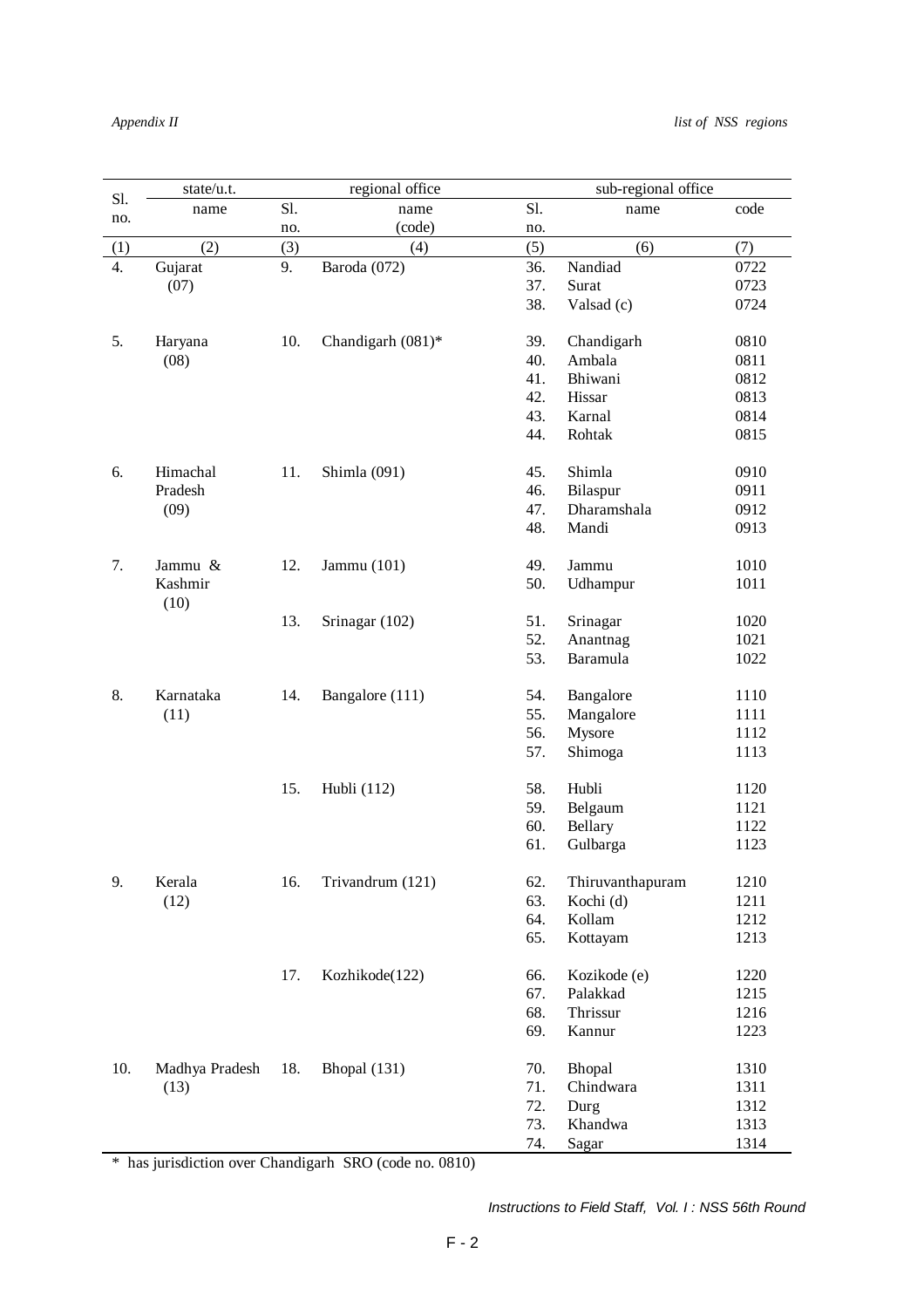*Appendix II list of NSS regions*

| Sl. | state/u.t.     |     | regional office     |      | sub-regional office |      |
|-----|----------------|-----|---------------------|------|---------------------|------|
| no. | name           | Sl. | name (code)         | Sl.  | name                | code |
|     |                | no. |                     | no.  |                     |      |
| (1) | (2)            | (3) | (4)                 | (5)  | (6)                 | (7)  |
| 10. | Madhya Pradesh | 19. | Gwalior (132)       | 75.  | Gwalior             | 1320 |
|     | (13)           |     |                     | 76.  | Indore              | 1321 |
|     |                |     |                     | 77.  | Ratlam              | 1322 |
|     |                |     |                     | 78.  | Shivpuri            | 1323 |
|     |                |     |                     | 79.  | Ujjain              | 1324 |
|     |                |     |                     |      |                     |      |
|     |                | 20. | Jabalpur (133)      | 80.  | Jabalpur            | 1330 |
|     |                |     |                     | 81.  | Ambikapur           | 1331 |
|     |                |     |                     | 82.  | Bilaspur            | 1332 |
|     |                |     |                     | 83.  | Raipur              | 1333 |
|     |                |     |                     | 84.  | Rewa                | 1334 |
|     |                |     |                     |      |                     |      |
| 11. | Maharashtra    | 21. | Aurangabad (141)    | 85.  | Aurangabad          | 1410 |
|     | (14)           |     |                     | 86.  | Jaugaon             | 1411 |
|     |                |     |                     | 87.  | Nanded              | 1412 |
|     |                |     |                     | 88.  | Nasik               | 1413 |
|     |                |     |                     |      |                     |      |
|     |                | 22. | Mumbai (142)        | 89.  | Mumbai              | 1420 |
|     |                |     |                     | 90.  | Thane               | 1421 |
|     |                | 23. |                     | 91.  |                     | 1430 |
|     |                |     | Nagpur (143)        | 92.  | Nagpur<br>Akola     | 1431 |
|     |                |     |                     | 93.  | Amravati            | 1432 |
|     |                |     |                     |      |                     |      |
|     |                | 24. | Pune $(144)$ *      | 94.  | Pune                | 1440 |
|     |                |     |                     | 95.  | Kolhapur            | 1441 |
|     |                |     |                     | 96.  | Sholapur            | 1442 |
|     |                |     |                     | 97.  | Panaji              | 1443 |
|     |                |     |                     |      |                     |      |
| 12. | Meghalaya      | 25. | Shillong $(161)$ ** | 98.  | Shillong            | 1610 |
|     | (16)           |     |                     | 99.  | Tura                | 1611 |
|     |                |     |                     | 100. | Agartala            | 1612 |
|     |                |     |                     |      |                     |      |
| 13. | Nagaland       | 26. | Kohima (181)        | 101. | Kohima              | 1810 |
|     | (18)           |     |                     |      |                     |      |
| 14. | Orissa         | 27. | Bhubaneswar (191)   | 102. | Bhubaneswar         | 1910 |
|     | (19)           |     |                     | 103. | Berhampur           | 1911 |
|     |                |     |                     | 104. | Cuttack             | 1912 |
|     |                | 28. | Sambalpur (192)     | 105. |                     |      |
|     |                |     |                     |      | Sambalpur           | 1920 |
|     |                |     |                     | 106. | Baripada            | 1921 |
|     |                |     |                     | 107. | Bhvanipatna         | 1922 |
| 15. | Punjab         | 29. | Jalandhar (201)     | 108. | Jalandhar           | 2010 |
|     | (20)           |     |                     | 109. | Amritsar            | 2011 |
|     |                |     |                     | 110. | Ferozpur            | 2012 |
|     |                |     |                     | 111. | Hoshiarpur          | 2013 |

\* has jurisdiction over Panaji SRO (code no.1443)

\*\* has jurisdiction over Agartala SRO (code no.1612)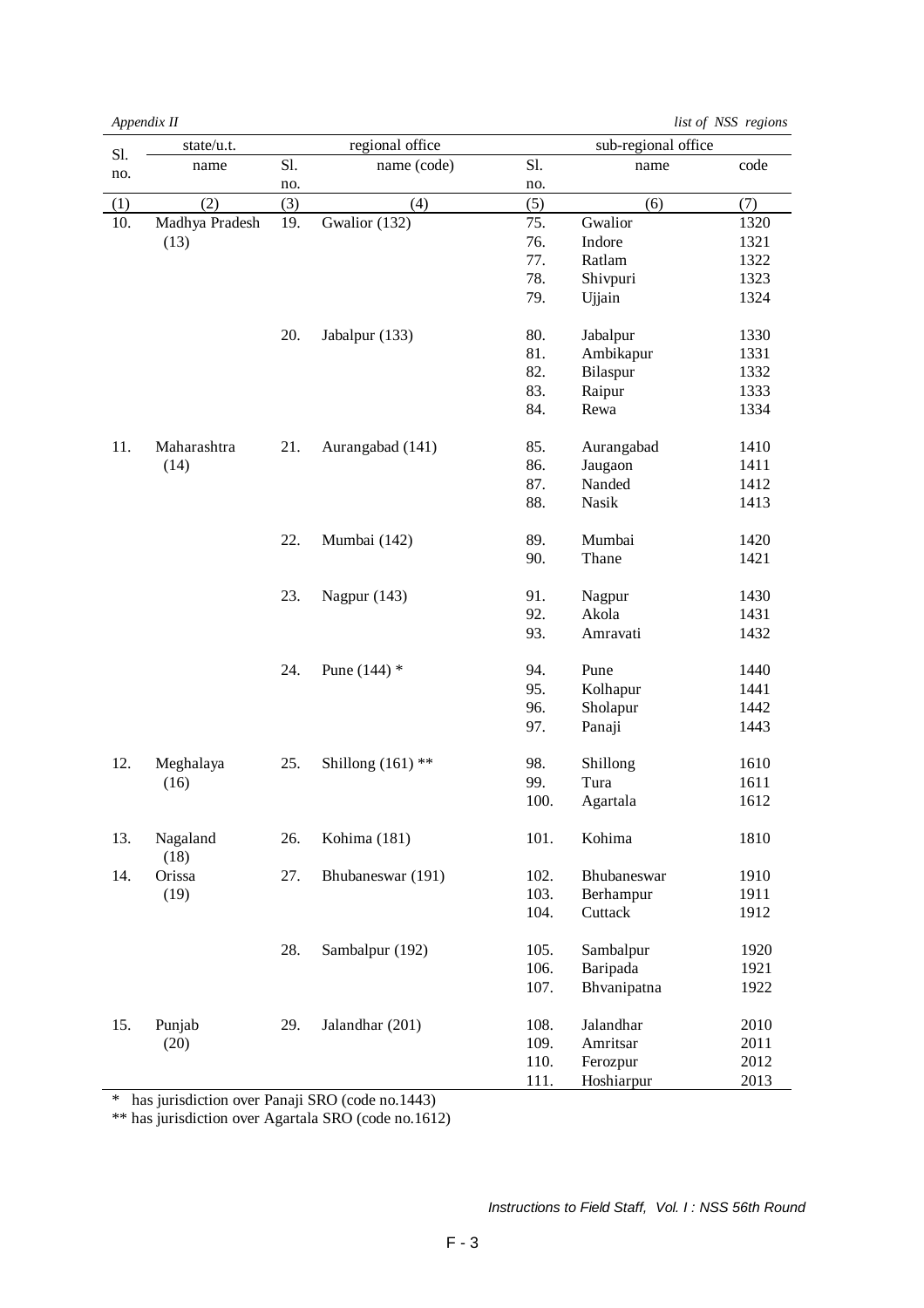| Sl. | state/u.t.           |     | regional office   |      | sub-regional office        |      |
|-----|----------------------|-----|-------------------|------|----------------------------|------|
| no. | name                 | Sl. | name (code)       | Sl.  | name                       | Code |
|     |                      | No. |                   | no.  |                            |      |
| (1) | (2)                  | (3) | (4)               | (5)  | (6)                        | (7)  |
| 15. | Punjab               | 30. | Ludhiana (202)    | 112  | Ludhiana                   | 2020 |
|     | (20)                 |     |                   | 113  | Bhatinda                   | 2021 |
|     |                      |     |                   | 114  | Patiala                    | 2022 |
|     |                      |     |                   |      |                            |      |
| 16. | Rajasthan            | 31. | Ajmer $(211)$     | 115  | Ajmer                      | 2110 |
|     | (21)                 |     |                   | 116  | Jodhpur                    | 2111 |
|     |                      |     |                   | 117  | Udaipur                    | 2112 |
|     |                      |     |                   |      |                            |      |
|     |                      | 32. | Jaipur $(212)$    | 118. | Jaipur                     | 2120 |
|     |                      |     |                   | 119. | Alwar                      | 2121 |
|     |                      |     |                   | 120. | Ganganagar                 | 2122 |
|     |                      |     |                   | 121. | Kota                       | 2123 |
|     |                      |     |                   |      |                            |      |
| 17. | Sikkim               | 33. | Gangtok (221)     | 122. | Gangtok                    | 2210 |
|     | (22)                 |     |                   |      |                            |      |
| 18. | Tamil Nadu           | 34. | Coimbatore (231)  | 123. | Coimbatore                 | 2310 |
|     | (23)                 |     |                   | 124. | Dharmapuri                 | 2311 |
|     |                      |     |                   | 125. | Salem                      | 2312 |
|     |                      |     |                   | 126. | Tiruchirapalli             | 2313 |
|     |                      |     |                   |      |                            |      |
|     |                      | 35. | Chennai $(232)$ * | 127. | Chennai                    | 2320 |
|     |                      |     |                   | 128. | Cuddalore                  | 2321 |
|     |                      |     |                   | 129. | Pondicherry                | 2322 |
|     |                      |     |                   | 130. | Vellore                    | 2323 |
|     |                      |     |                   |      |                            |      |
|     |                      | 36. | Madurai (233)     | 131. | Madurai                    | 2330 |
|     |                      |     |                   | 132. | Tanjavur                   | 2331 |
|     |                      |     |                   | 133. | Tirunelveli                | 2332 |
|     |                      |     |                   | 134. | Virudhu Nagar              | 2333 |
|     |                      |     |                   |      |                            |      |
| 19. | <b>Uttar Pradesh</b> | 37. | Agra (251)        | 135. | Agra                       | 2510 |
|     | (25)                 |     |                   | 136. | Aligarh                    | 2511 |
|     |                      |     |                   | 137. | Meerut                     | 2512 |
|     |                      |     |                   | 138. | Saharanpur                 | 2513 |
|     |                      |     |                   |      |                            |      |
|     |                      | 38. | Allahabad (252)   | 139. | Allahabad                  | 2520 |
|     |                      |     |                   | 140. | Azamgarh                   | 2521 |
|     |                      |     |                   | 141. | Faizabad                   | 2522 |
|     |                      |     |                   | 142. | Gorakhpur<br>Varanasi      | 2523 |
|     |                      |     |                   | 143. |                            | 2524 |
| 19. | <b>Uttar Pradesh</b> | 39. | Bareilly (253)    | 144. |                            | 2530 |
|     |                      |     |                   | 145. | <b>Bareilly</b><br>Almorah | 2531 |
|     | (25)                 |     |                   | 146. | Dehradun                   | 2532 |
|     |                      |     |                   | 147. | Moradabad                  | 2533 |
|     |                      |     |                   | 148. |                            |      |
|     |                      |     |                   |      | Sitapur                    | 2534 |

\* has jusisdiction over Pondicherry SRO (code no.2322)